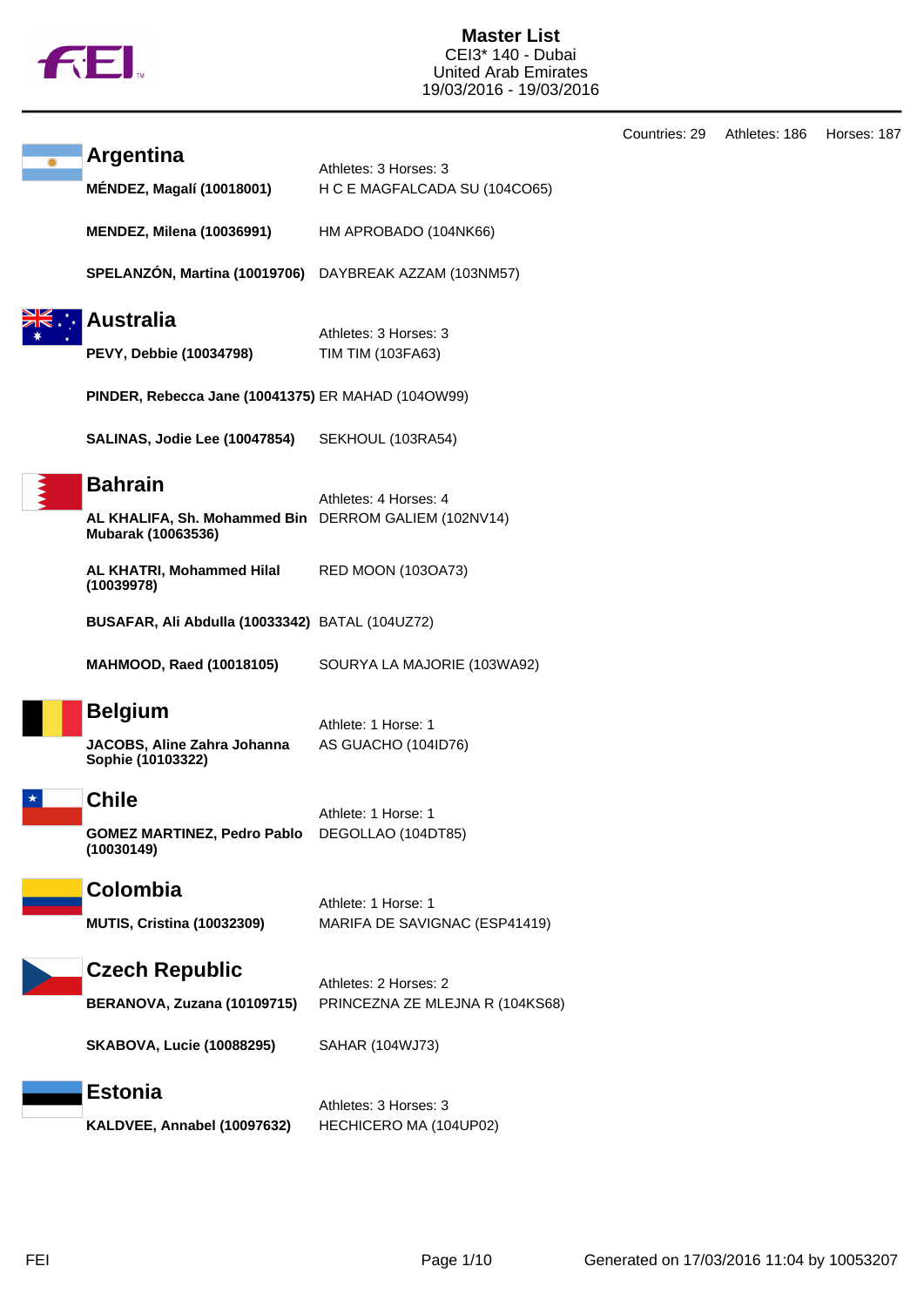|  | TΜ |
|--|----|
|  |    |

|         | PODEKRAT, Sanna (10108437)                                | AREAL (103RS96)                                      |
|---------|-----------------------------------------------------------|------------------------------------------------------|
|         | SBITNEVA, Jelena (10116109)                               | KARLA DE FONTANEL (104SE96)                          |
|         | <b>Finland</b><br><b>MICKELSSON, Nea (10104221)</b>       | Athlete: 1 Horse: 1<br>SOLOMONAS (103ER90)           |
|         | <b>France</b><br>BOULENGER, Enora (10018185)              | Athletes: 4 Horses: 4<br>SIADUR DE BEDERS (104JV00)  |
|         | DESPREZ, Arthur (10046594)                                | GHOMMIDH EL FAYAD (104TN32)                          |
|         | <b>MOSTI, Laurent (10016113)</b>                          | SOLEIL DE SAINT ANDRE (104PF20)                      |
|         | <b>PINTENAT, Ines (10114698)</b>                          | ITHILIEN ARWEN (104FH84)                             |
|         | Germany<br>ARNOLD, Melanie (10013908)                     | Athletes: 5 Horses: 5<br>SOHA DU PLASSON (103HA04)   |
|         | <b>ARNOLD, Sabrina (10013909)</b>                         | RAZYA DU COUTILLAS (103MK31)                         |
|         | GSTOETTL, Christina (10093031)                            | MAGIC GLENN WOMAC (AUS41570)                         |
|         | HITZLER, Belinda (10013914)                               | ZAYIN BAZYUSH (104MV55)                              |
|         | JÄCKLE, Julia Anny (10112380)                             | GAZAL PAKLI (102ZK43)                                |
|         | <b>Great Britain</b><br><b>BEET, Alice (10017572)</b>     | Athlete: 1 Horse: 1<br>ROMAN DES VIALETTES (103WO06) |
| $\odot$ | <b>India</b><br><b>ABOOBACKER, Muhammed</b><br>(10105620) | Athletes: 20 Horses: 20<br>ERE GAILUR (104EH24)      |
|         | <b>HAFIZUDDIN, Mohd Marghoob</b><br>Aslam (10083878)      | RHUMB DE SOMMANT (103SU20)                           |
|         | <b>HUKAM SINGH, Madan Singh</b><br>(10132639)             | CAMEO PEREGRINE (103GI16)                            |
|         | HUSSAN MAJID KHAN, Khalid<br>(10114862)                   | LIONHEART (102SY52)                                  |
|         | KHAN, Arif Ali Ismail (10034805)                          | JERSIK BUGATI (102VW50)                              |
|         | KHAN, Aslam Khan Bhanwaru<br>(10081285)                   | SHARDELL COMANCHE (103LY56)                          |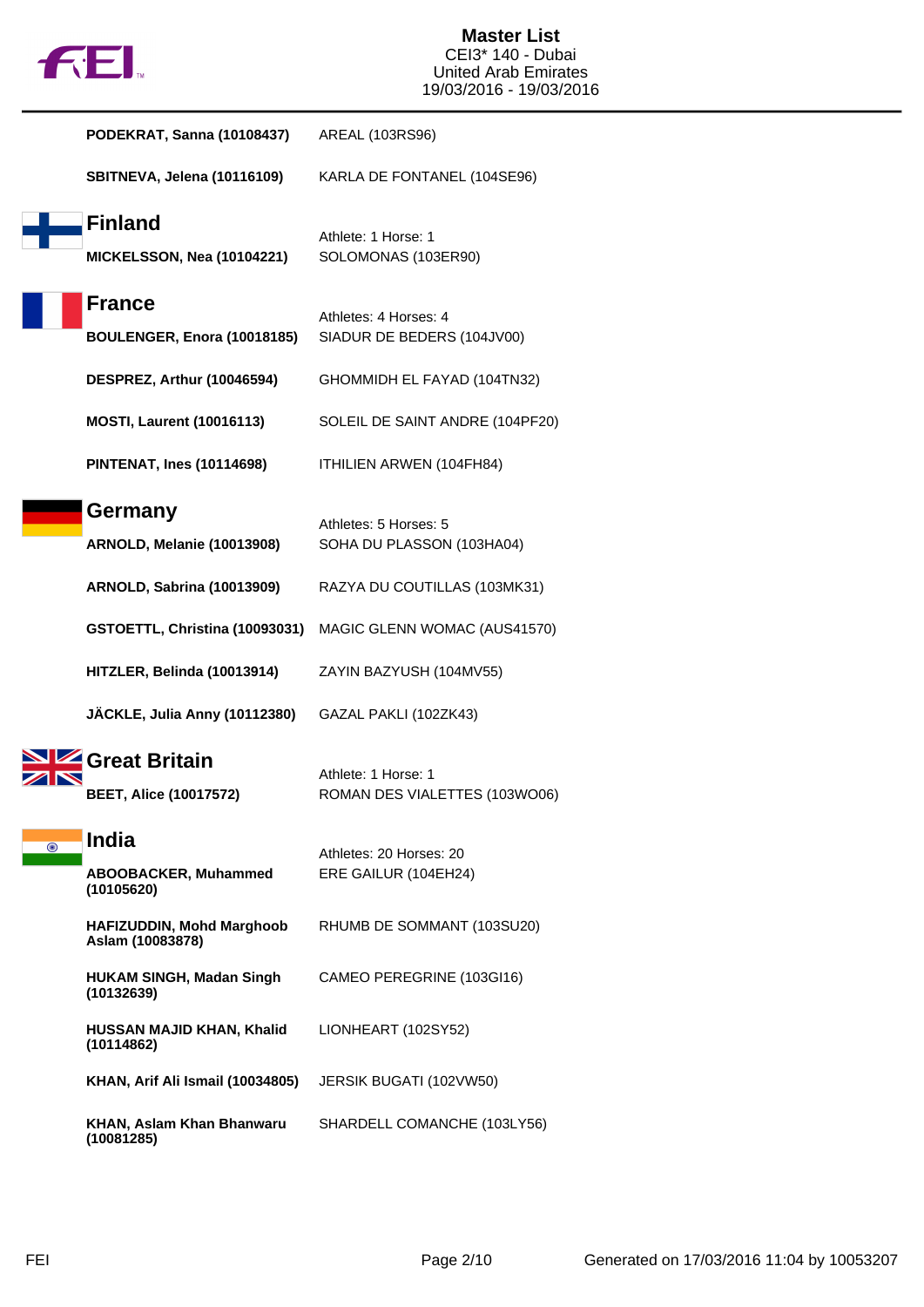

| KHAN, Mohd Irfan Nizam<br>(10063326)                      | VESCOVATO (103RD83)                   |
|-----------------------------------------------------------|---------------------------------------|
| KHAN, Roshan Ali Shiraj<br>(10040771)                     | A M BENJAMIN (104KN51)                |
| KHAN, Wisim Khan Aslam<br>(10072948)                      | MULLUNGDUNG CRICKET (104MT26)         |
| SINGH, Arjun Singh Ugam<br>(10048236)                     | KHAYLIN SAYYID (103YC25)              |
| SINGH, Daulat Singh Girdhari<br>(10082647)                | PHOE'NIX (103PU97)                    |
| <b>SINGH, Dilip Singh Swaroop</b><br>(10093183)           | <b>MENVISE QUATRE VENTS (102TB23)</b> |
| <b>SINGH, Ganpat (10135117)</b>                           | LANGOSTA LP (104OW89)                 |
| SINGH, Inder Singh Balu<br>(10063385)                     | ULEMA DE TALIERGUES (104PO20)         |
| <b>SINGH, Jaswant Singh Sher</b><br>(10063459)            | GOZCH (103PP58)                       |
| SINGH, Man Singh Gad (10055212) LINDALL KALYPSO (104LS22) |                                       |
| SINGH, Prabhu Singh Devi<br>(10105619)                    | SEURHANE DE FAL (103WY33)             |
| <b>SINGH, Rawal Singh Chatur</b><br>(10105768)            | TEL QUEL DE SOMMANT (104DV61)         |
| <b>SINGH, Rawal Singh Roop</b><br>(10113419)              | JUNTE LA PLATA (103IG27)              |
| SINGH, Swaroop Singh Ishwar<br>(10063392)                 | QUICK MARCH PROVOCATIVE (103WN60)     |
|                                                           |                                       |

### **Ireland**

Athlete: 1 Horse: 1 **HICK DONAHUE, Hilda (10000183)** HOOVER THE MOVER (103DZ79)

# **Jordan**

Athlete: 1 Horse: 1 **AMIREH, Mutaz Nabeel Ahmad (10092535)** SIR HURLEY (104UN32)

## **Netherlands**

Athlete: 1 Horse: 1 **VAN DEN BERG, Joyce (10069935)** ROUCHKA DE LUC (103SP86)

## **Norway**

**DANIELSON, Tonje (10018469)** BLUE KHAMIRA (103QA59)

Athlete: 1 Horses: 2 CAHAYLA (103NU09)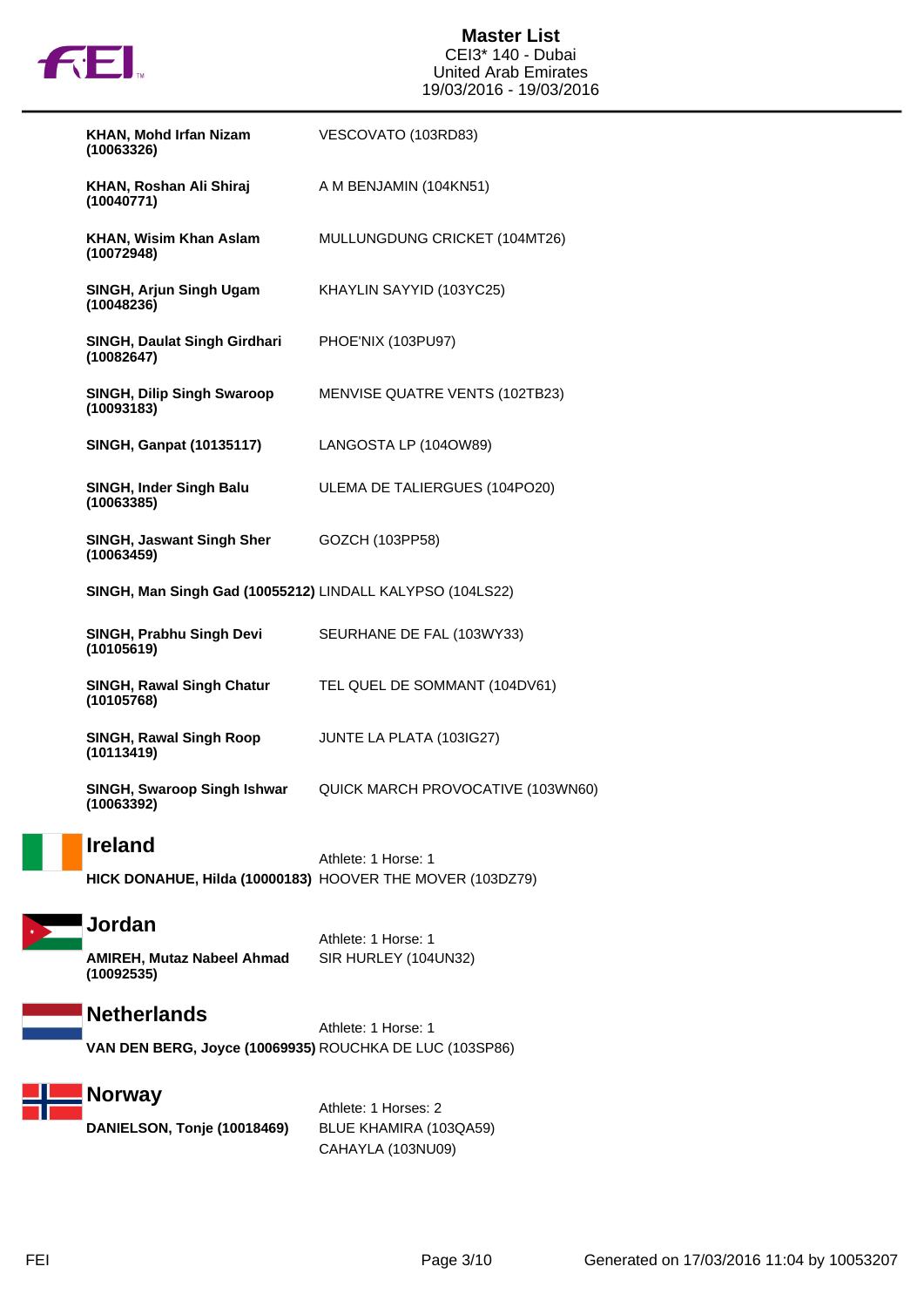

| Oman                                                        | Athletes: 7 Horses: 7         |
|-------------------------------------------------------------|-------------------------------|
| AL BALUSHI, Badar Salim Amur<br>Musabah (10102162)          | AZAHN (104LV64)               |
| AL BALUSHI, Mohammed Ali<br>Ahmed (10103297)                | BALLYGOWAN PHOENIX (104NR78)  |
| AL BALUSHI, Saleh (10082976)                                | COFFEE SU (104MO96)           |
| AL BULUSHI, Abdul Majeed Ali<br>Ahmed (10101640)            | PERPLEX D'AURIERES (103WT02)  |
| AL BULUSHI, Omar Abdullah<br>Mubarak (10095681)             | DA FRAN NAZAR (104DP25)       |
| AL BULUSHI, Said Ali Ahmed<br><b>Mohammed (10103296)</b>    | EL CHARNEY EBRIZ ZA (104LV45) |
| AL FARSI, Hisham Saleh<br>Mahmood (10035626)                | PANELY DE LA DROME (102XJ95)  |
| <b>Pakistan</b>                                             | Athletes: 2 Horses: 2         |
| <b>BASHIR AHMED, Abid Hussain</b><br>(10114195)             | RR AN HONEST CROOK (103QB65)  |
| <b>JUNAID, Umaid Ali (10082648)</b>                         | TIDIKELT DES LOGES (104ZI49)  |
| <b>Poland</b>                                               | Athletes: 3 Horses: 3         |
| CIESIELSKA, Olga (10035702)                                 | ASTAFENDI (104EG59)           |
| <b>KART, Kamila (10015470)</b>                              | ER BEYCAD (104ID86)           |
| SZLEZYNGIER-JAGIELSKA, Beata ZBRUCZ (104CW55)<br>(10046176) |                               |
| Portugal                                                    | Athletes: 3 Horses: 3         |
| GODINHO, Pedro (10018089)                                   | GALACHE (104KS29)             |
| MOREIRA, Leonor (10025439)                                  | MAGIC GLENN ANDORRA (103KI96) |
| PEREIRA, Rui (10014675)                                     | QUERCUS (104QN52)             |
| <b>Russian Federation</b>                                   | Athletes: 2 Horses: 2         |
| KALOV, Mukhamed (10058061)                                  | <b>WIKY (104EU59)</b>         |
| KUZNETSOVA, Maria (10094539)                                | WOITILA (104WH40)             |
| <b>Slovakia</b>                                             | Athletes: 4 Horses: 4         |
| <b>BOULBOL, Feras (10020139)</b>                            | KASR AL ZAYM (104BJ38)        |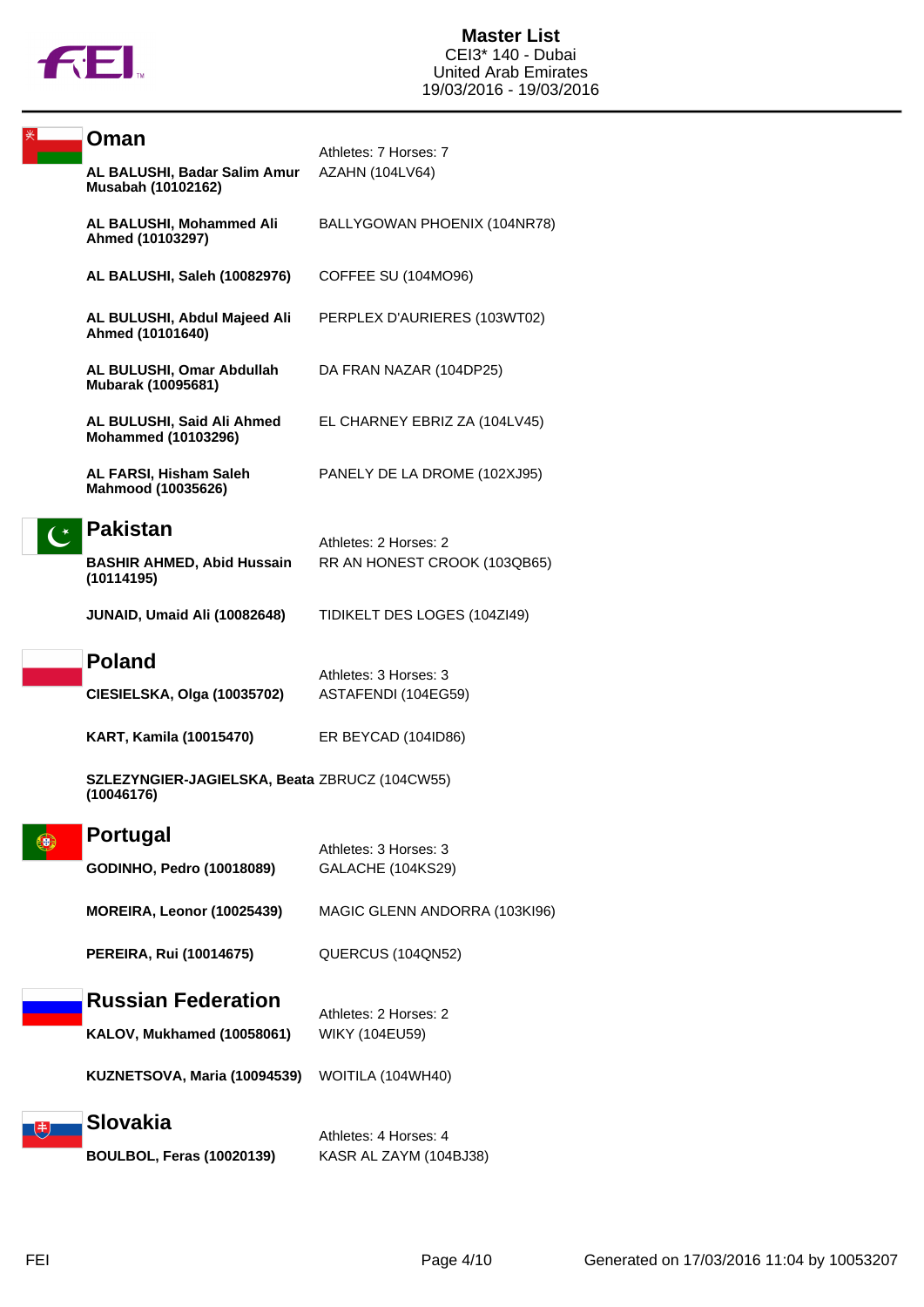

| <b>BOULBOLOVA, Feiruz (10020138)</b> AL ABJAR I (103OS19)               |                                                       |
|-------------------------------------------------------------------------|-------------------------------------------------------|
| <b>HOFFMANN, Mario (10071506)</b>                                       | LEONARDO FT (104RB11)                                 |
| STAROVECKA, Lucia (10018710)                                            | CHANUKA (104NW66)                                     |
| <b>Spain</b><br><b>ALVAREZ PONTON, Maria</b><br>(10017916)              | Athletes: 3 Horses: 3<br>RAMSES DE LA ROTJA (103OD24) |
| LUQUE MORAL, Alex (10019584)                                            | CALANDRIA PH (103WA58)                                |
| <b>SERRABASA FABRE, Nuria</b><br>(10042579)                             | QUALIA (103JI50)                                      |
| <b>Sudan</b><br>AHMED, Saad Idris (10027965)                            | Athlete: 1 Horse: 1<br><b>RUBY (RSA40258)</b>         |
| <b>Sweden</b><br>ERIKSSON, Annelie (10018213)                           | Athletes: 2 Horses: 2<br>DERES (104GU85)              |
| FRANZEN, Caroline (10036603)                                            | EL DOR TANAM (103SK53)                                |
| <b>United Arab Emirates</b><br>AL ABBAR, Ali Mohd Mubarak<br>(10054564) | Athletes: 101 Horses: 101<br>CZOK (104NY48)           |
| AL ABBAR, Rashid Mohd Ali<br>(10063402)                                 | NEFERTITI DEL MA (103UF67)                            |
| AL AJMI, Yaqoob Yousuf Mohd<br>(10028167)                               | LUDIK DES BLAYES (103GC95)                            |
| AL ALI, Ali Ghanim Obaid<br>(10081993)                                  | TORRYBURN SAHBEEL (104OL69)                           |
| AL BALOOSHI, Abdul Aziz Mohd<br>Abdulla (10102198)                      | TAJ DE FAUST (104MU04)                                |
| AL BALOOSHI, Fatma Mustafa<br>Qamber (10103075)                         | LYONS SOLO ANDA (103UA17)                             |
| <b>AL BALOUSHI, Munther Ahmed</b><br>(10032978)                         | RED BULL (104LX62)                                    |
| AL BALOUSHI, Rashid Mohd<br>Ibrahim (10081869)                          | QUICK STAR DU REAL (103FM73)                          |
| AL BLOUSHI, Ahmed Yousef<br>(10079741)                                  | CHAMS EL AZZIZ (103PK37)                              |
| AL BLOUSHI, Rashed Ahmed<br>(10041038)                                  | SCHIFT DU COLOMBIER (103VA19)                         |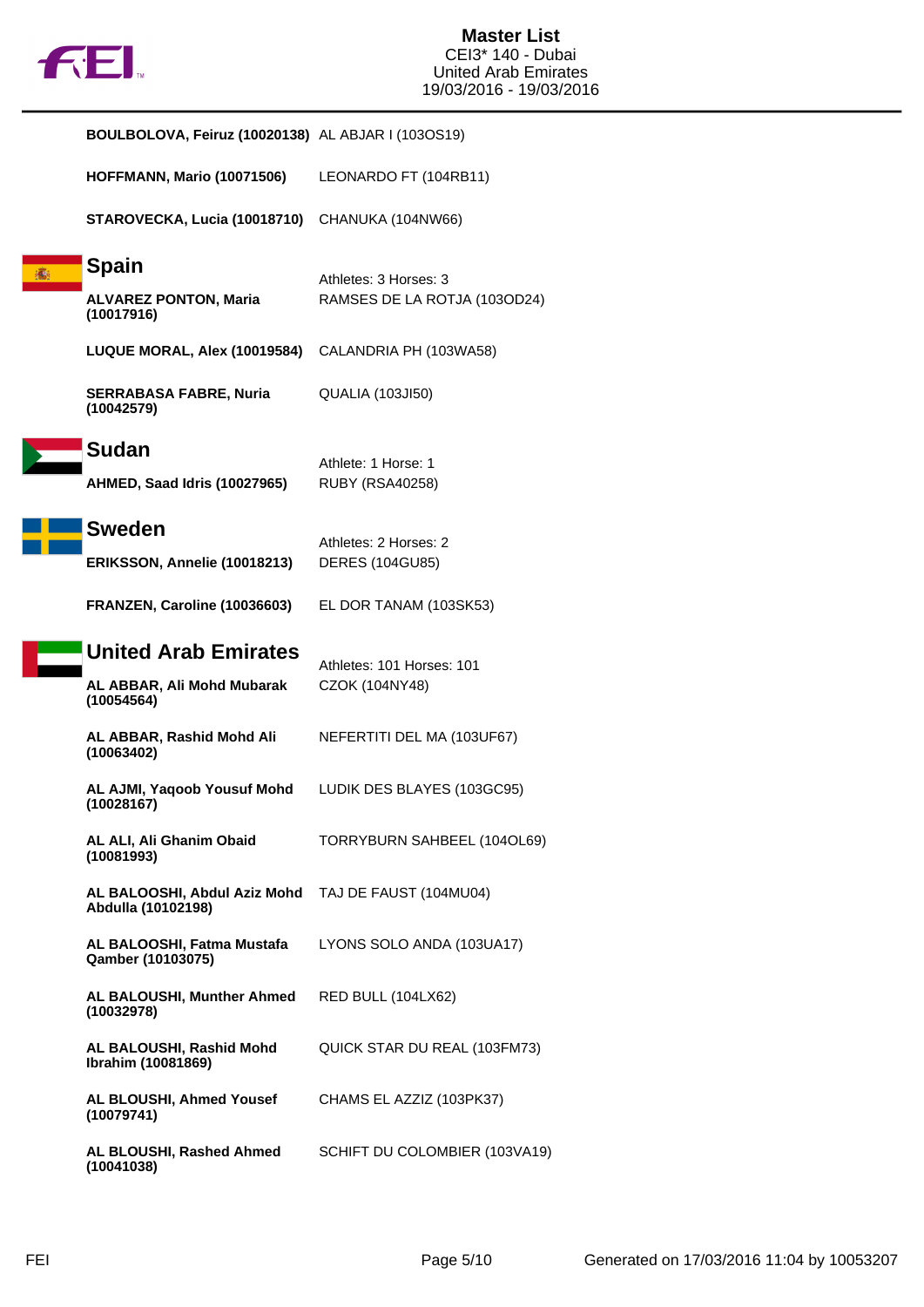

| AL BLOUSHI, Yousef Ahmed<br>(10017935)                                   | WATERLEA LYNX (103RA88)         |
|--------------------------------------------------------------------------|---------------------------------|
| AL BUZIRI, Abdulla Essa Mohd Ali SUROCO (104XB23)<br>(10018320)          |                                 |
| AL HAJJAJ, Shathra Ahmed<br>Murad (10054611)                             | SANDINE POLAR SUCCESS (103CA82) |
| AL HAMMADI, Ibrahim Mohd<br>Hasan (10081997)                             | GHEERULLA ET (104ZC08)          |
| AL HAMMADI, Mohd Hasan AhmedOBYAN (103SH00)<br>(10075118)                |                                 |
| AL HARBI, Saeed Ahmad Jaber<br>(10084918)                                | PHAROUK DE LA FAGEOLE (102TM62) |
| AL HARMOUDI, Khaled Abdulla<br>Ahmed (10054646)                          | TOSCA D'ALAUZE (104GH77)        |
| AL HOSANI, Ali Mohd Ali<br>(10082592)                                    | CYPRUS NAHDIM (104EJ72)         |
| AL JAHOURI, Khalifa Ali Khalfan IFO REFUCILO (104ID89)<br>(10093885)     |                                 |
| AL JARWAN, Saif Ibrahim Rashed NUGAD AMEER (103LC27)<br>(10063407)       |                                 |
| AL KAABI, Hamad Obaid Rashed TARIM DE TILLET (1040S79)<br>(10042450)     |                                 |
| AL KASSIM, Asma Khalid Ibrahim RAISIN DU BREUIL (103EX54)<br>(10093017)  |                                 |
| AL KATHEERI, Azaam Aref Own<br>(10082276)                                | SUCH A WAY AL MAURY (102XN94)   |
| AL KETBI, Maktoum Saeed<br>Manana (10093052)                             | JERICHO SCHOEMBIE (104EK79)     |
| AL KETBI, Rashed Seghaiyer<br>Kannun Yaradeh (10103174)                  | FAFALA (104NU50)                |
| AL KHATRI, Khalid Jumaa Salem H C E MAGXOTICO SU (103NX00)<br>(10103378) |                                 |
| AL KHATTAL, Saeed Ahmed<br>Saeed (10054610)                              | F A BRONZ (103EZ47)             |
| AL KHAYARI, Saeed Hamoud<br>Saeed (10075119)                             | SALSE (103WM63)                 |
| AL KINDI, Mohd Hamad Ahmad<br>(10082637)                                 | RAMSES EL QUIBI (103OP16)       |
| AL KITBI, Salem Hamad Saeed<br>Malhoof (10093059)                        | GHEERULLA ESPRESSO (102ZT48)    |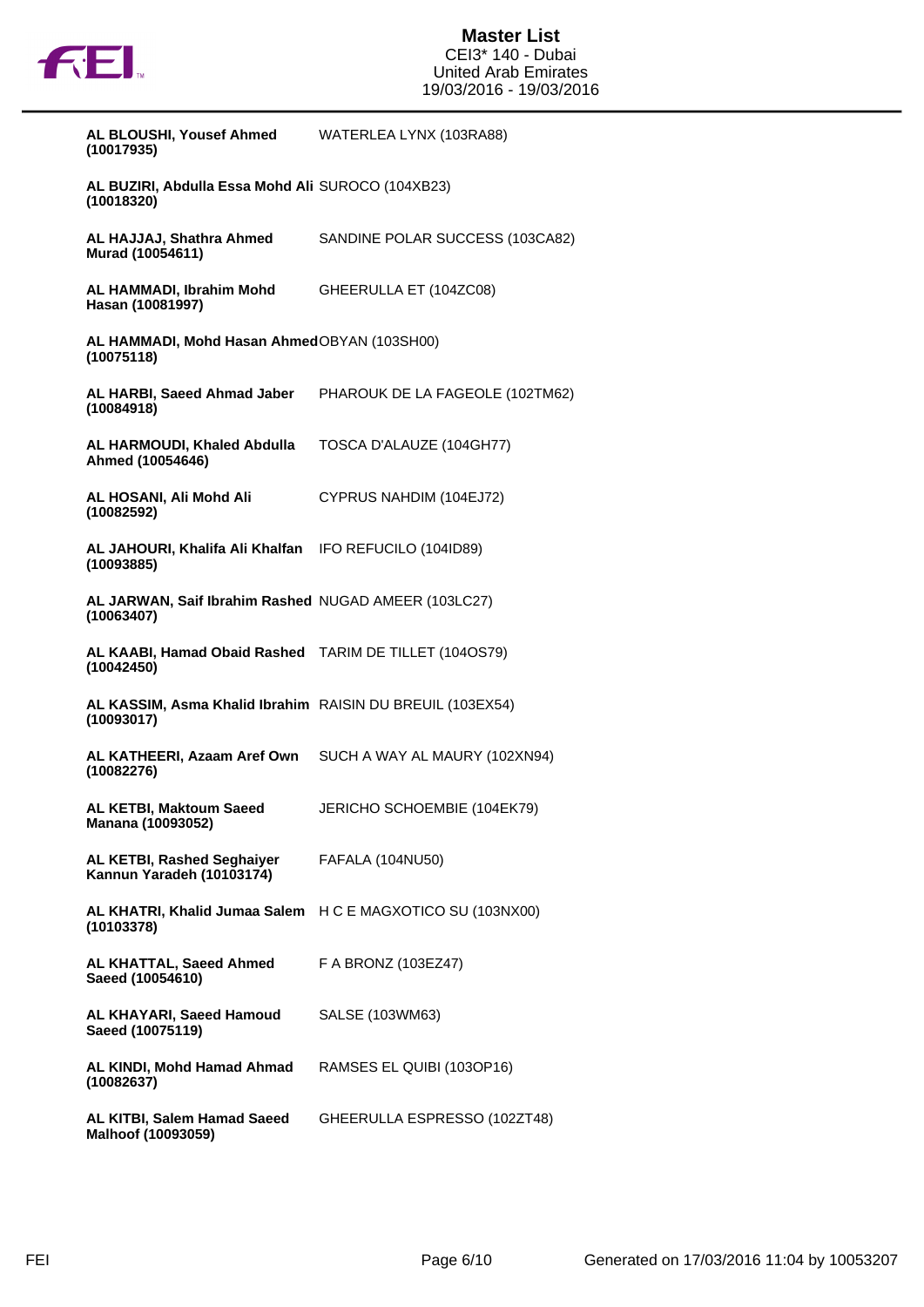

| <b>AL MAAMRI, Saeed Sultan</b><br><b>Shames (10048603)</b>                | TABATH DES AUBEPINES (104DG75)                             |
|---------------------------------------------------------------------------|------------------------------------------------------------|
| AL MAKTOUM, Sh Hamed<br>Dalmook (10073722)                                | FRISIA SHAHEEN (103UP80)                                   |
| AL MAKTOUM, Sh Hasher Bin<br><b>Mohd Thani (10075112)</b>                 | YERORLONGA SPIRIT (104XA18)                                |
| AL MAKTOUM, Sh Rashid<br>Dalmook (10034071)                               | NOPOLI DEL MA (102ZA06)                                    |
| AL MAKTOUM, Sheikha Madiya<br><b>Bint Hasher (10025597)</b>               | WAI TOTARA APACHE (103WF81)                                |
| AL MANSOORI, Saif Mohd Saif<br>Abdulla (10103340)                         | ISSABELLE CS (104NU57)                                     |
| AL MANSOORI, Saif Rashed Misri OMANI JABIN (103UQ26)<br>(10093025)        |                                                            |
| AL MARBOUI, Mohd Suleiman<br>Rashid (10042449)                            | MAKTOUM EL KEBIR (104JU67)                                 |
| AL MARRI, Abdulla Ghanim<br>(10054553)                                    | FARAAN (104EK78)                                           |
| AL MARRI, Fatma Jassem Saeed<br>(10041495)                                | DERROM ROMMEL (103YO33)                                    |
| AL MARRI, Saeed Mohd Al Jabar<br>(10048065)                               | THORR D'ALAUZE (104KN86)                                   |
| AL MARRI, Thani Mohd Ahmad<br>(10113330)                                  | EO ABBAS (104AC76)                                         |
| AL MARZOOQI, Ali Sultan Abdulla WAINUI WAADI (103MS78)<br>(10093911)      |                                                            |
| AL MARZOUQI, Majed Ali Hassan MG REMANSO (103ON90)<br>(10017915)          |                                                            |
| AL MAZAM, Khalid Mohd Abdel<br>Karim (10082358)                           | ROSEVALE PARK IBN PRINCETON (103UL22)                      |
| AL MAZROOEI, Mohd Ahmed Bin KALHARABI RAKA (103VV97)<br>Suroor (10093914) |                                                            |
| AL MAZROOEI, Mohd Matar<br>Rashed (10081988)                              | GHANAATI (104GQ22)                                         |
| AL MAZROOEI, Rashed Theyab<br>Ghanim (10092400)                           | OSO LARRIKIN (102ZV80)                                     |
| (10093894)                                                                | AL MEHAIRBI, Ahmed Dahi Salem ACHGAR DES VERGNES (104AV90) |
| AL MEHAIRI, Saeed Mohd Khalifa NABI DU CASSOU (102MG73)                   |                                                            |

**(10082209)**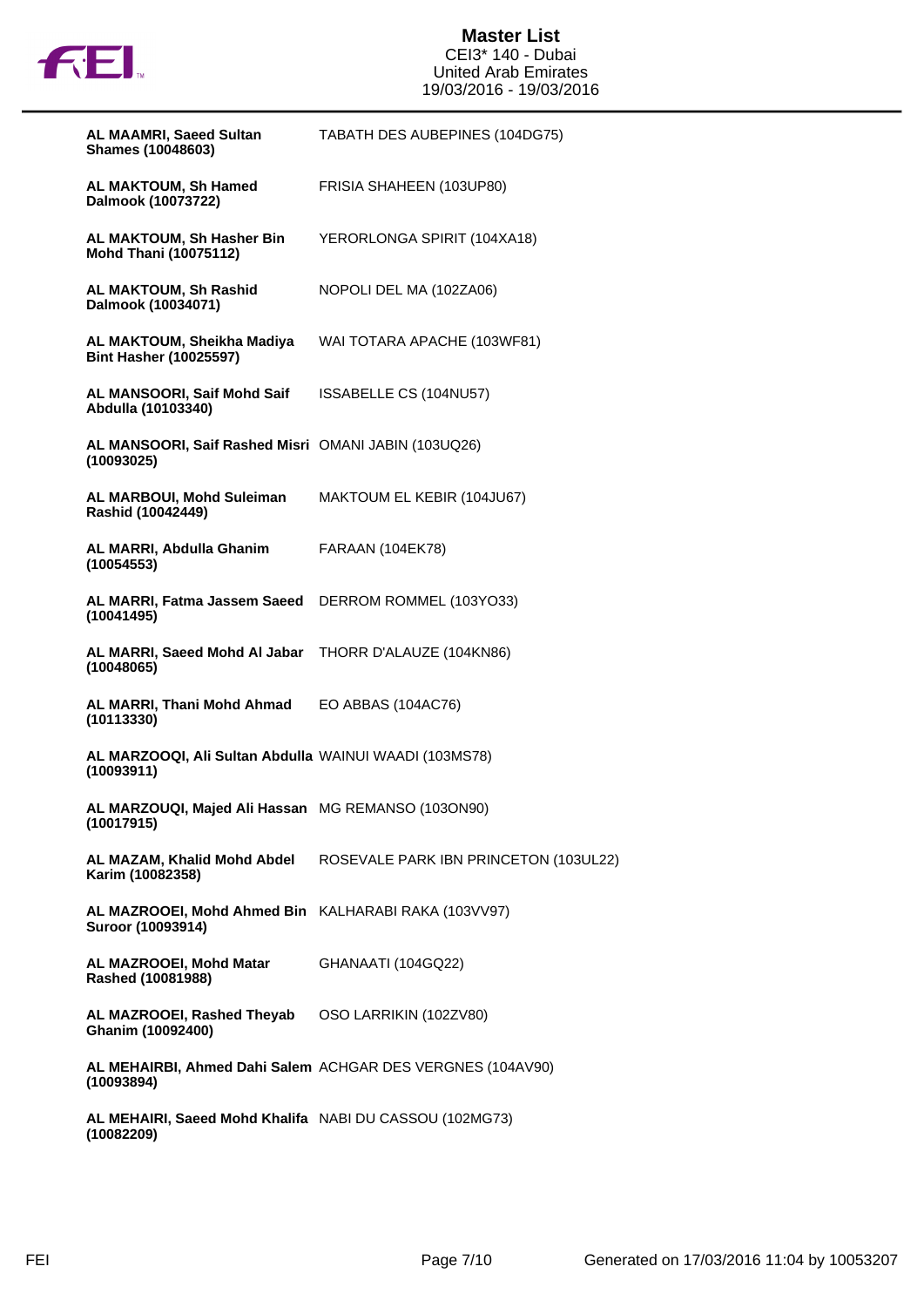

| AL MOZROUI, Saif Ahmed<br>(10092314)                                                | USMIR DE MONTEGUT (104DE10)                                  |
|-------------------------------------------------------------------------------------|--------------------------------------------------------------|
| AL MUHAIRI, Mohd Juma Mohd Ali OSO FEISTY ECHO (104MR92)<br>(10084879)              |                                                              |
| (10094337)                                                                          | AL NAGGAR, Ahmed Musaed SCARABEE DE FLEURIEL (104CM48)       |
| AL NAHYAN, Sh Khaled Bin Mohd JC MOJITO (104ZP77)<br><b>Bin Hamdan (10106086)</b>   |                                                              |
| AL NAHYAN, Sh Mubarak Nahyan HAITI DE PALLARES (102LY62)<br>Mubarak (10092495)      |                                                              |
| AL NAQBI, Abdulla Rashid TAKE A BREAK (104FK55)<br>(10032577)                       |                                                              |
| Allay (10114817)                                                                    | AL NAQBI, Ahmed Ali Mohammed TISMAEL DE VAYROLS (104DR78)    |
| AL NASSIRI, Ahmed Ali Saif TAVEL DU CROATE (103PI91)<br>(10092498)                  |                                                              |
| AL NUAIMI, Buti Ali Saif Ali EMIR AET (104XW40)<br>(10040731)                       |                                                              |
| AL NUAIMI, Sh Ahmed Bin Humaid RAYMAR BENNJAMIN (104PA58)<br>(10048630)             |                                                              |
| AL OWAIS, Salim Said (10094341) UNLIKE DU GRIOU (104FD17)                           |                                                              |
| AL OWAISI, Ghanim Said Salim WAMID (103GV43)<br>(10066319)                          |                                                              |
| AL QASIMI, Sh Abdullah Bin Faisal RIVERWATCH (103JG27)<br>(10014740)                |                                                              |
| AL QUBAISI, Ateeq Butti<br>(10103280)                                               | PHENIX ARMOR (103DX84)                                       |
| AL REDHA, Layla Abdul Aziz ODJAHIL DU TERON (102XX08)<br>(10014771)                 |                                                              |
| <b>Mohammad (10135074)</b>                                                          | AL SABRI, Hamad Salman Hassan MOAB PROVOCATIVE 745 (103VX40) |
| AL SABRI, Khalfan Salman Hassan TARZAN DU CHATEL (104CO79)<br>(10082170)            |                                                              |
| <b>AL SABRI, Mansoor Salman</b> BATEAU IVRE (102XV04)<br>Hassan (10113349)          |                                                              |
| (10028052)                                                                          | AL SALMAN, Mansour Ibrahim Ali SANTA DU SAUVETERRE (103ST05) |
| AL SAYARI, Mohd Mubarak Mohd QKAYAM DES FEES (103MW27)<br><b>Bakheet (10034722)</b> |                                                              |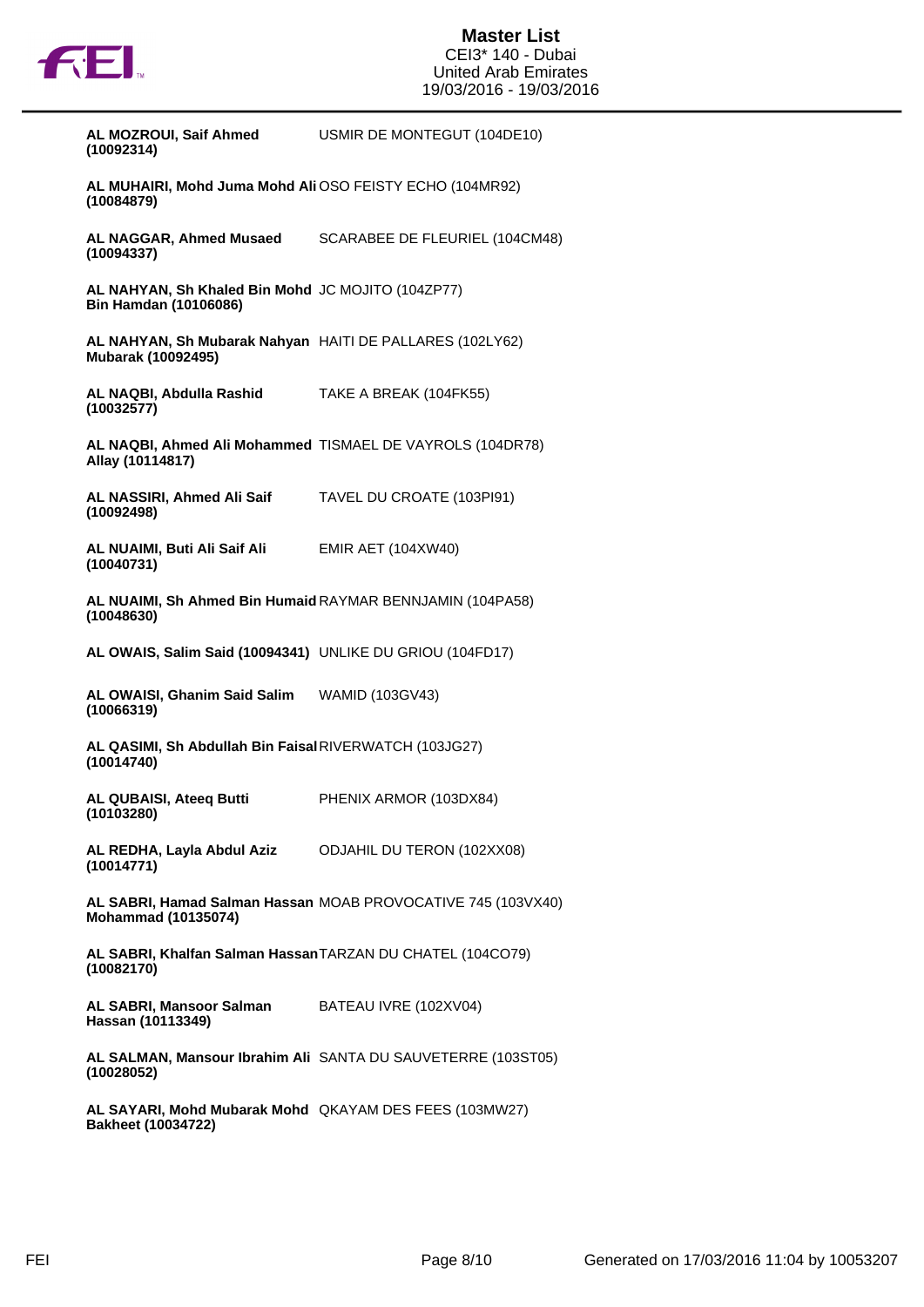

| AL SAYEGH, Mohd Jaffar Ali<br>(10102444)                                     | EDENFELS NAADAM (103JW00)                                    |
|------------------------------------------------------------------------------|--------------------------------------------------------------|
| AL SHAFAR, Mohd Ali (10000377) TURBULENCE (104NG48)                          |                                                              |
| AL SHAMSI, Sheikha Shamsa<br>Humaid (10086101)                               | SPIROUE (104NY96)                                            |
| AL SHEHHI, Abdulla Mohd Saleh<br>(10114701)                                  | DENTER NASR (UAE40858)                                       |
| AL SHEHHI, Ahmed Mohd Saleh<br>(10042452)                                    | HM FAME GOLD (102WX62)                                       |
| AL SUBOUSI, Ahmed Ali Saeed Ali SILEX DU FAUSSET (103YH44)<br>(10072678)     |                                                              |
| AL SUWAIDI, Abdulaziz Adel<br><b>Mohammad (10094352)</b>                     | ARAMIS (104IQ48)                                             |
| AL ZEYOUDI, Mohamed Obaid<br><b>Mohamed (10134849)</b>                       | BICHO BAYO (103ZI82)                                         |
| <b>ALI, Tareq Ahmed Bosir</b><br>(10054568)                                  | ARIF (102TO40)                                               |
| ALI ALNUAIMI, Nasser Abdulla<br>Nasser (10135571)                            | PATAGONIA ALEGRIA (104LT50)                                  |
| <b>Bin Ghurab (10113606)</b>                                                 | ALKETBI, Mohammed Suhail Buti WATERLEA TROTTY VECK (104FV18) |
| <b>AMEEN, Abdul Aziz Salah Abdulla LONGREIN DUDE (1040Y52)</b><br>(10063337) |                                                              |
| AMEEN, Ahmed Salah Abdulla<br>(10056825)                                     | EXCEL PARK PHOENIX (104EC23)                                 |
| <b>BELHAB, Ali Abdulla Saeed</b><br>Abdulla (10084936)                       | CAMEO GOLDFINGER (103UH00)                                   |
| BIN ALI, Atiq Hassan (10072092) SWEERO (102PB31)                             |                                                              |
| <b>BIN ALI, Hassan (10017909)</b> AS MUSTANG (103VD64)                       |                                                              |
| BIN ALI, Salem Hassan (10084875) SM LOBO CON BOSS (104DC74)                  |                                                              |
| BIN ALLOOBA, Ali Mubarak Salem BELLARINE OBAMA (104XT42)<br>Mohd (10102700)  |                                                              |
| BIN HUZAIM, Saeed Abdulla UNTIL DE MINUIT (104PR70)<br>(10083445)            |                                                              |
| BISHO, Khalifa Hassan (10105624) THEREM DU BOUEIX (104NU34)                  |                                                              |
| AI (10028104)                                                                |                                                              |